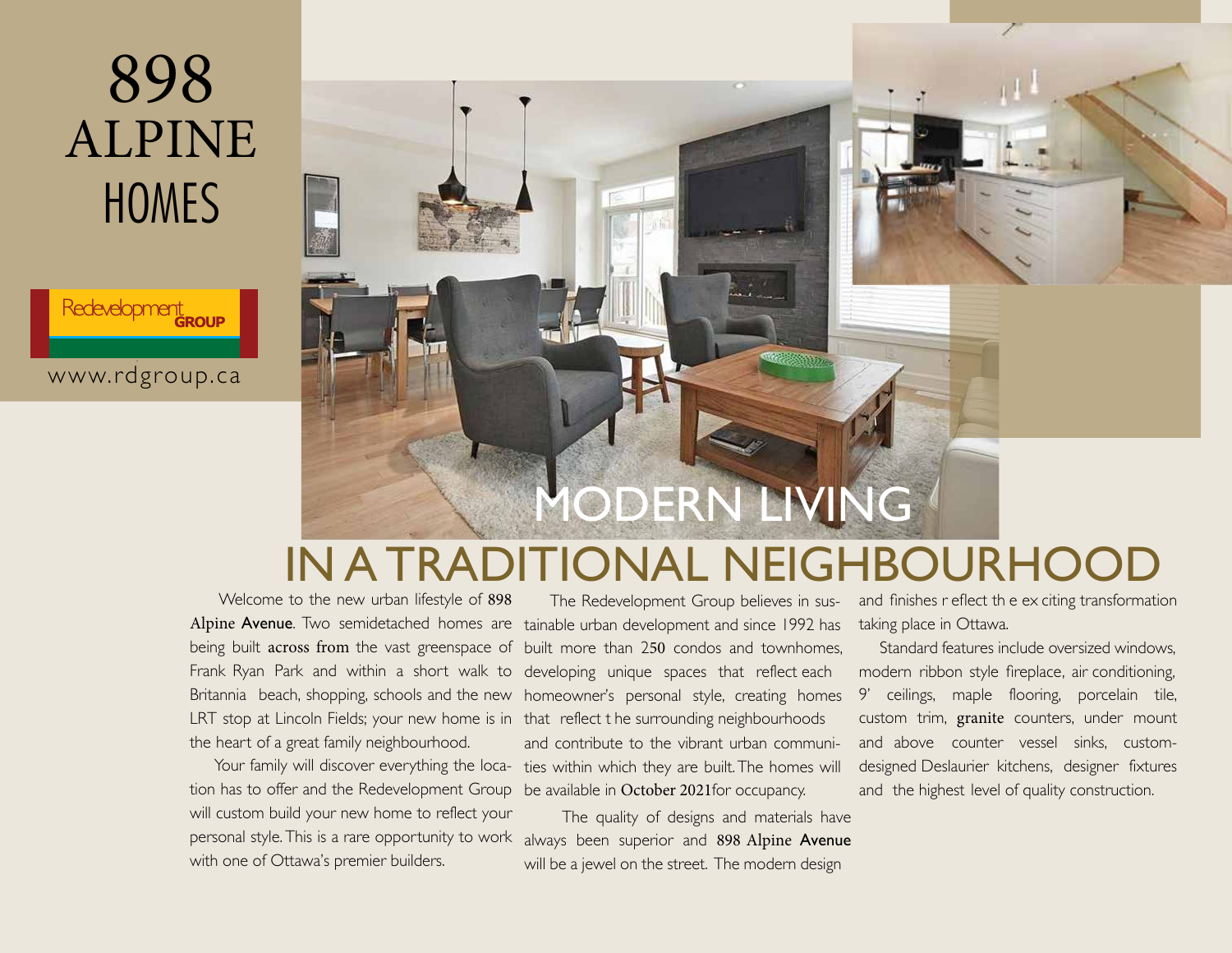

## **LOCATION**



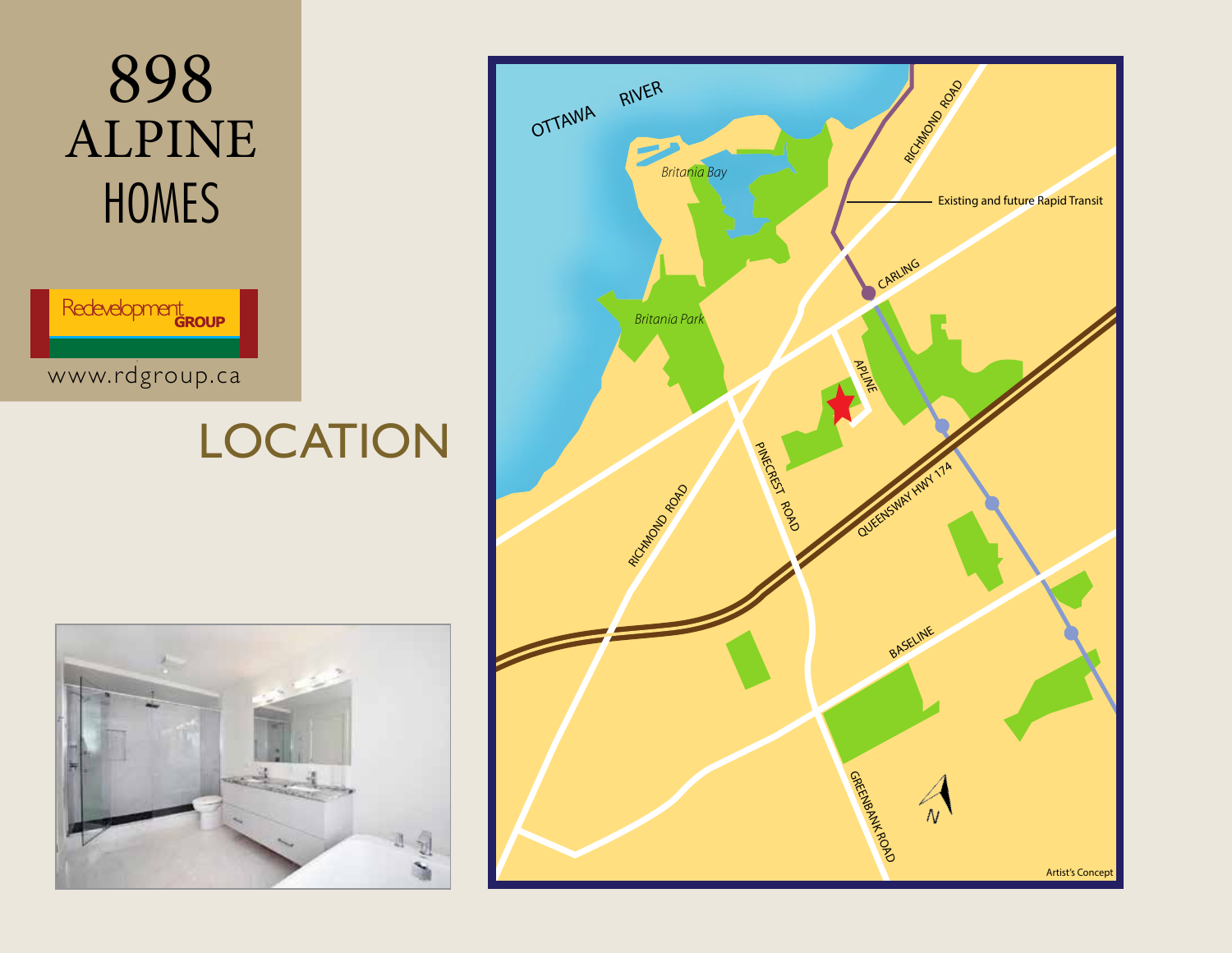

www.rdgroup.ca

## ELEVATION AND SITE PLAN







ALPINE AVENUE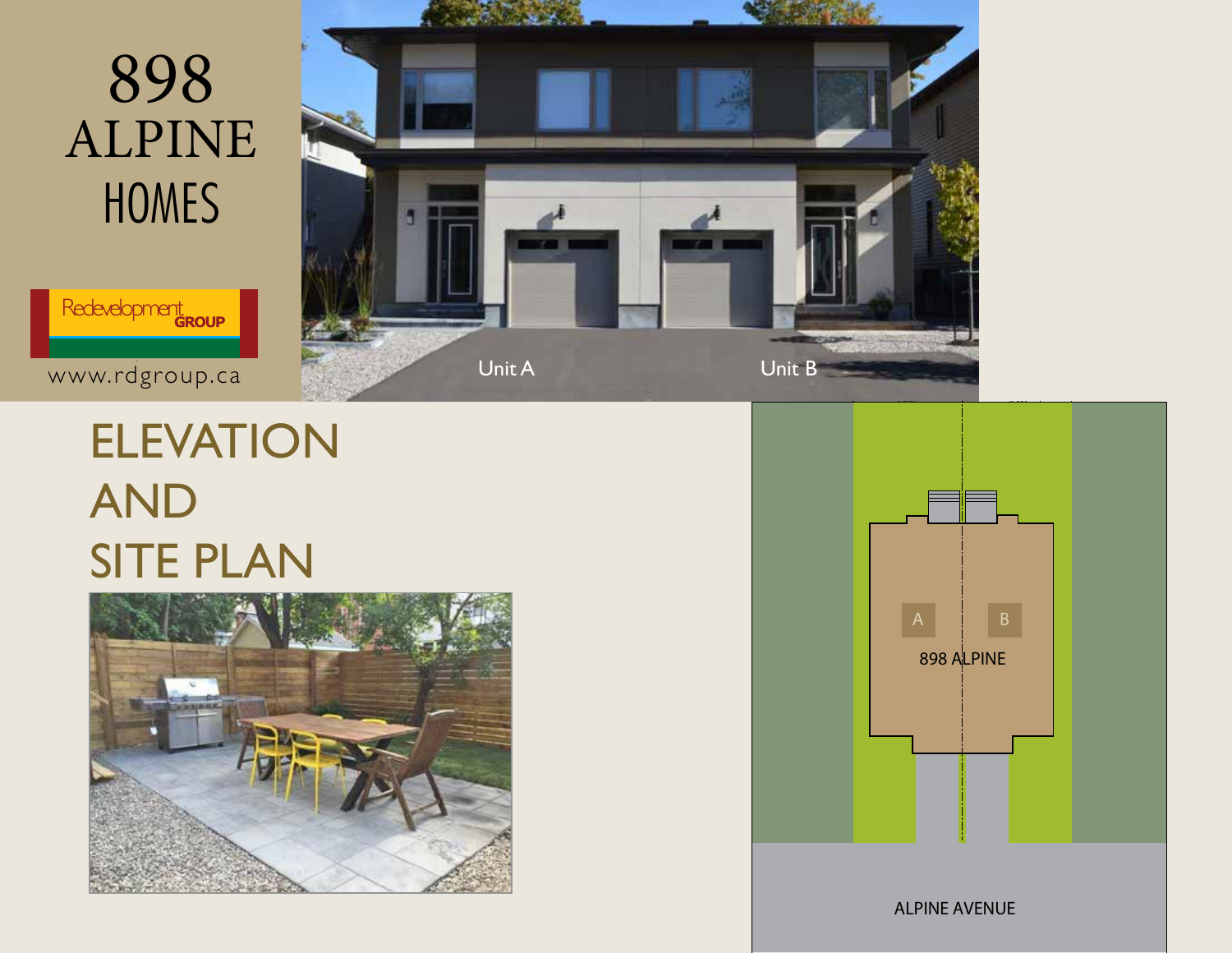

DRIVEWAY

DRIVEWAY

WALKWAY

WALKWAY

### FLOORPLANS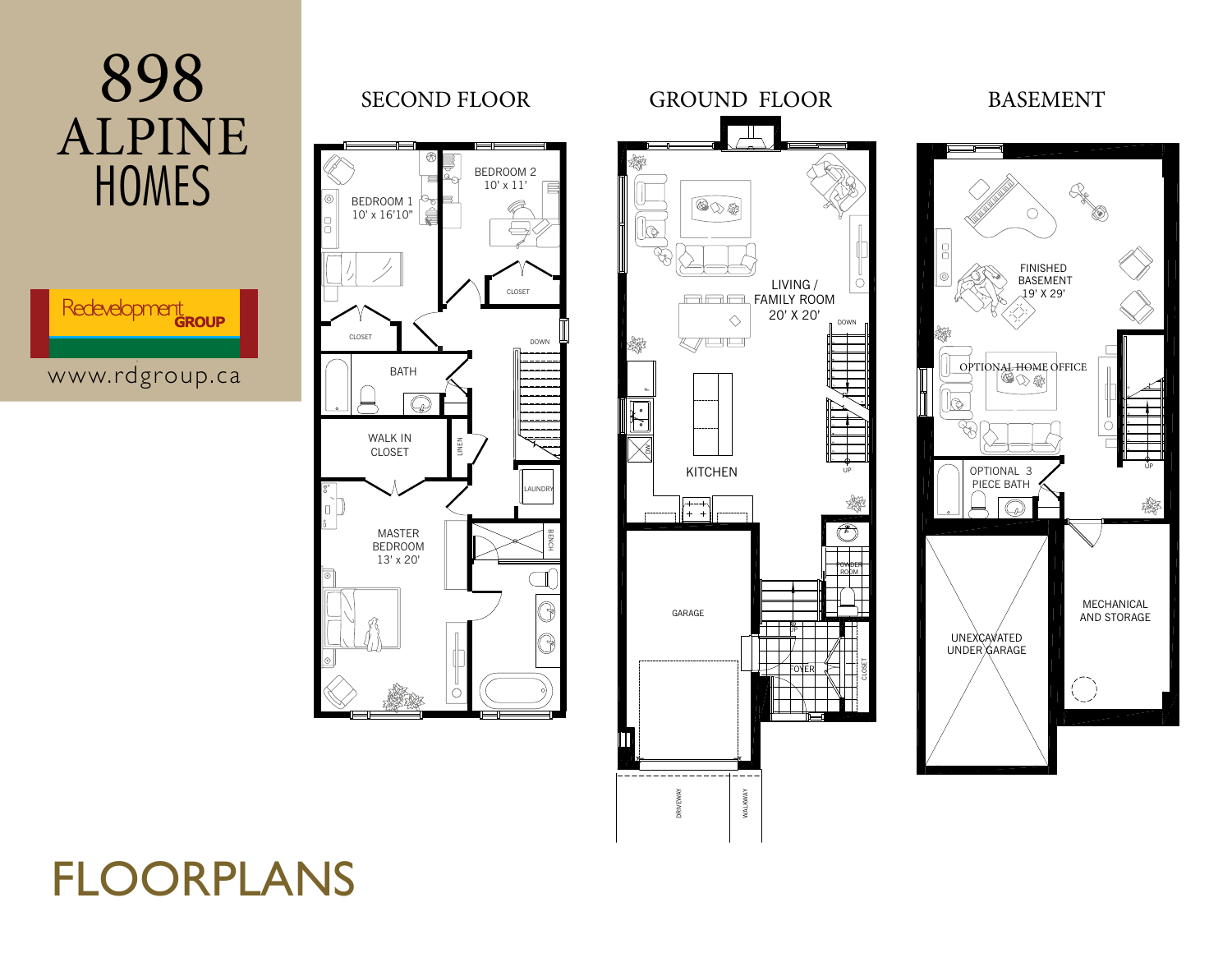# Redevelopment

www.rdgroup.ca

### FEATURES

#### **INTERIOR FEATURES**

- Ribbon style gas fireplace in living room , Napolean HD 45.
- Stone surround from builder samples.
- Pre-finished maple Hardwood flooring on ground floor and second floor from Builders samples.
- Ceramic flooring in entrance and bathrooms from Builders samples.
- Kitchen custom designed with a Deslaurier Kitchen Designer.
- All bath vanities are modern floating style.
- Granite counters in kitchen and bathrooms from Builders samples.
- Painted modern style  $3\frac{1}{2}$ " window,  $3\frac{1}{2}$ " door casings and  $5\frac{1}{2}$ " baseboards trim package.
- Melville interior doors.
- Black lever hardware.
- 9' ceiling height on main living.
- Fully painted 2 coats of latex paint in your choice of one colour from Vendors samples with second colour for trim and doors. Additional cost for dark colours.
- Finished basement including carpet flooring, pot lights,TV package, electrical as per plan.
- Optional basement Bathroom with

tub/shower, vanity and toilet.

#### **PLUMBING FIXTURES AND ACCESSORIES**

- $A/S$  Low flow low profile toilets.
- Ceramic wall tile to ceiling of bathtub enclosure.
- Delta Ara Chrome faucets & Shower with Rain shower in ensuite.
- Maax Lounge free standing bathtub in ensuite.
- Kohler vault undermount kitchen sink.
- Delta Trinsic Pullout kitchen faucet.
- American Standard undermount boxe vessel sink in all bathrooms.
- Custom shower in ensuite bath with tile and glass.

### **LANDSCAPING/ EXTERIOR**

- 8' x 10' rear interlock patio at ground floor.
- Rear wooden stairs.
- Horizontal fencing as per plan.
- Asphalt driveway with slab pavers at entrance.
- Maintenance free exterior siding with stucco at front.
- Maintenance free aluminium soffits and fascia.
- Exterior lighting, frost free garage & rear hose bibs and electrical outlets

#### **FRAMING**

- Each home has a separate party wall structure with  $5/8$ " and  $\frac{1}{2}$ " drywall on 2" X 4" studs with absorption material between studs and 3/4" air space.
- Silent floor engineered joist system.

### **MECHANICAL/ELECTRICAL**

- High efficiency forced air gas furnace with HRV and central air conditioning.
- Gas outlet for stove and BBQ on rear patio.
- Pre-wired for I telephone and 3 cable.
- Valence lighting under kitchen cabinets.
- Decora white light switches and plugs.
- LED pot lights throughout as per plan.
- Pre-wired with electrical & HDMI for wall mount flatscreen TV as per plan.
- Double-glazed thermal windows and patio doors, as per plan.
- Window placements throughout all floors as per plan.
- Sectional panel garage door.

#### **ADDITIONAL INFORMATION**

- All exterior materials, elevations and colors are architecturally controlled and not subject to change by purchasers.
- One year Construction Warranty. Seven-year Tarion New Home Warranty.
- All plans and specifications are subject to change without prior notice. E&O.E.